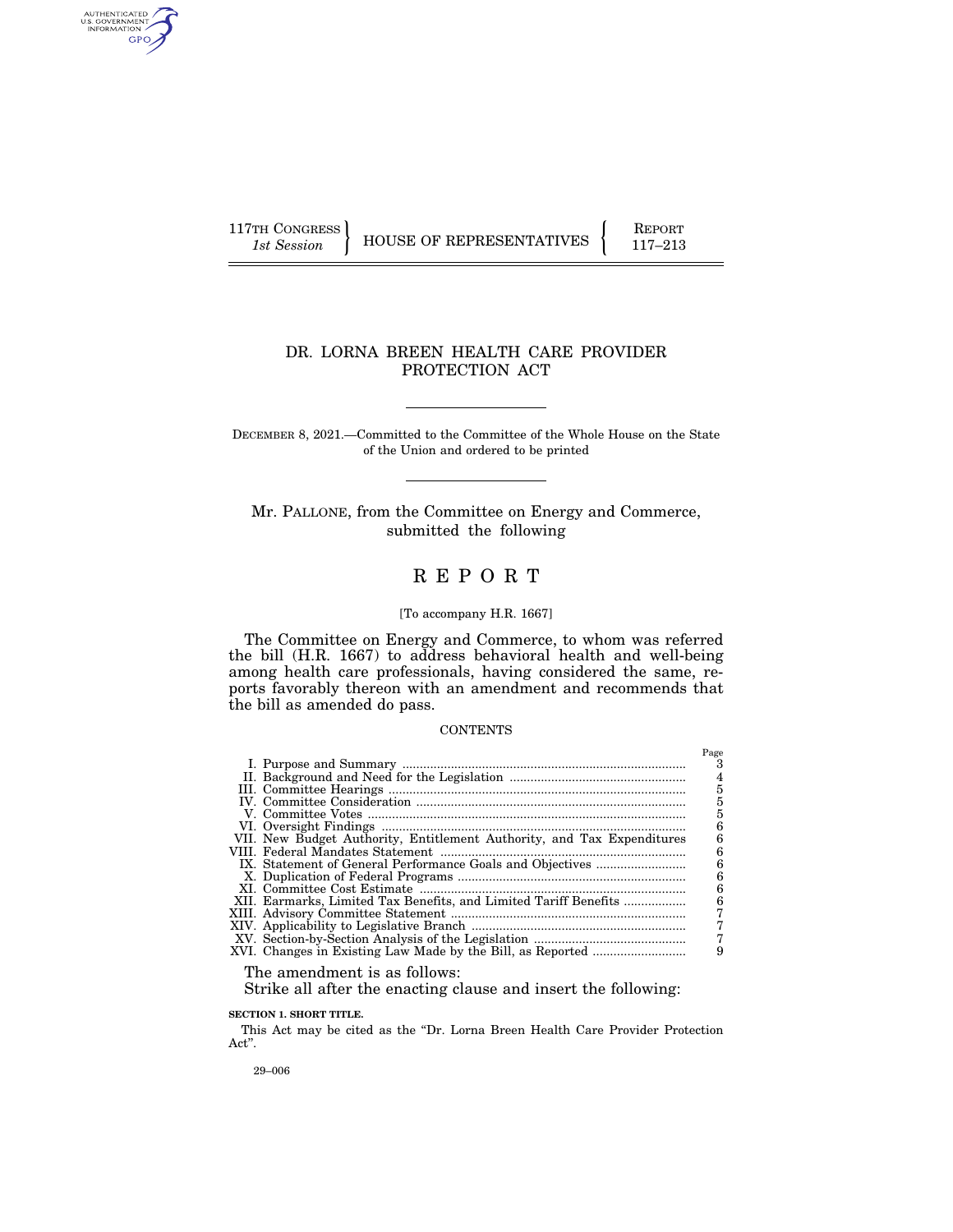#### **SEC. 2. DISSEMINATION OF BEST PRACTICES.**

Not later than 2 years after the date of the enactment of this Act, the Secretary of Health and Human Services (referred to in this Act as the ''Secretary'') shall identify and disseminate evidence-based or evidence-informed best practices for preventing suicide and improving mental health and resiliency among health care professionals, and for training health care professionals in appropriate strategies to promote their mental health. Such best practices shall include recommendations related to preventing suicide and improving mental health and resiliency among health care professionals.

#### **SEC. 3. EDUCATION AND AWARENESS INITIATIVE ENCOURAGING USE OF MENTAL HEALTH AND SUBSTANCE USE DISORDER SERVICES BY HEALTH CARE PROFESSIONALS.**

(a) IN GENERAL.—The Secretary, in consultation with relevant stakeholders, including medical professional associations, shall establish a national evidence-based or evidence-informed education and awareness initiative—

(1) to encourage health care professionals to seek support and care for their mental health or substance use concerns, to help such professionals identify risk factors associated with suicide and mental health conditions, and to help such professionals learn how best to respond to such risks, with the goal of preventing suicide, mental health conditions, and substance use disorders; and

(2) to address stigma associated with seeking mental health and substance use disorder services.

(b) REPORTING.—Not later than 2 years after the date of enactment of this Act, the Secretary shall provide to the Committee on Health, Education, Labor, and Pensions of the Senate and the Committee on Energy and Commerce of the House of Representatives an update on the activities and outcomes of the initiative under subsection (a), including a description of quantitative and qualitative metrics used to evaluate such activities and outcomes.<br>(c) AUTHORIZATION OF APPROPRIATIONS.—To carry out this section, there are au-

thorized to be appropriated  $$10,000,000$  for each of fiscal years 2022 through 2024.

#### **SEC. 4. PROGRAMS TO PROMOTE MENTAL HEALTH AMONG THE HEALTH PROFESSIONAL WORKFORCE.**

Subpart I of part E of title VII of the Public Health Service Act (42 U.S.C.. 294n et seq.) is amended by adding at the end the following:

#### **''SEC. 764. PROGRAMS TO PROMOTE MENTAL HEALTH AMONG THE HEALTH PROFESSIONAL WORKFORCE.**

"(a) PROGRAMS TO PROMOTE MENTAL HEALTH AMONG HEALTH CARE PROFES-<br>SIONALS.—<br>"(1) IN GENERAL.—The Secretary shall award grants or contracts to health

care entities, including entities that provide health care services, such as hos-pitals, community health centers, and rural health clinics, or to medical professional associations, to establish or enhance evidence-based or evidence-informed programs dedicated to improving mental health and resiliency for health care professionals.

''(2) USE OF FUNDS.—An eligible entity receiving a grant or contract under this subsection shall use funds received through the grant or contract to implement a new program or enhance an existing program to promote mental health among health care professionals, which may include—

''(A) improving awareness among health care professionals about risk factors for, and signs of, suicide and mental health or substance use disorders, in accordance with evidence-based or evidence-informed practices;

'(B) establishing new, or enhancing existing, evidence-based or evidenceinformed programs for preventing suicide and improving mental health and resiliency among health care professionals;

''(C) establishing new, or enhancing existing, peer-support programs among health care professionals; or

''(D) providing mental health care, follow-up services and care, or referral for such services and care, as appropriate.

''(3) PRIORITY.—In awarding grants and contracts under this subsection, the Secretary shall give priority to eligible entities in health professional shortage

areas or rural areas.<br>"(b) TRAINING GRANTS.--The Secretary may establish a program to award grants to health professions schools, academic health centers, State or local governments, Indian Tribes or Tribal organizations, or other appropriate public or private nonprofit entities (or consortia of entities, including entities promoting multidisciplinary approaches) to support the training of health care students, residents, or health care professionals in evidence-based or evidence-informed strategies to address mental and substance use disorders and improve mental health and resiliency among health care professionals.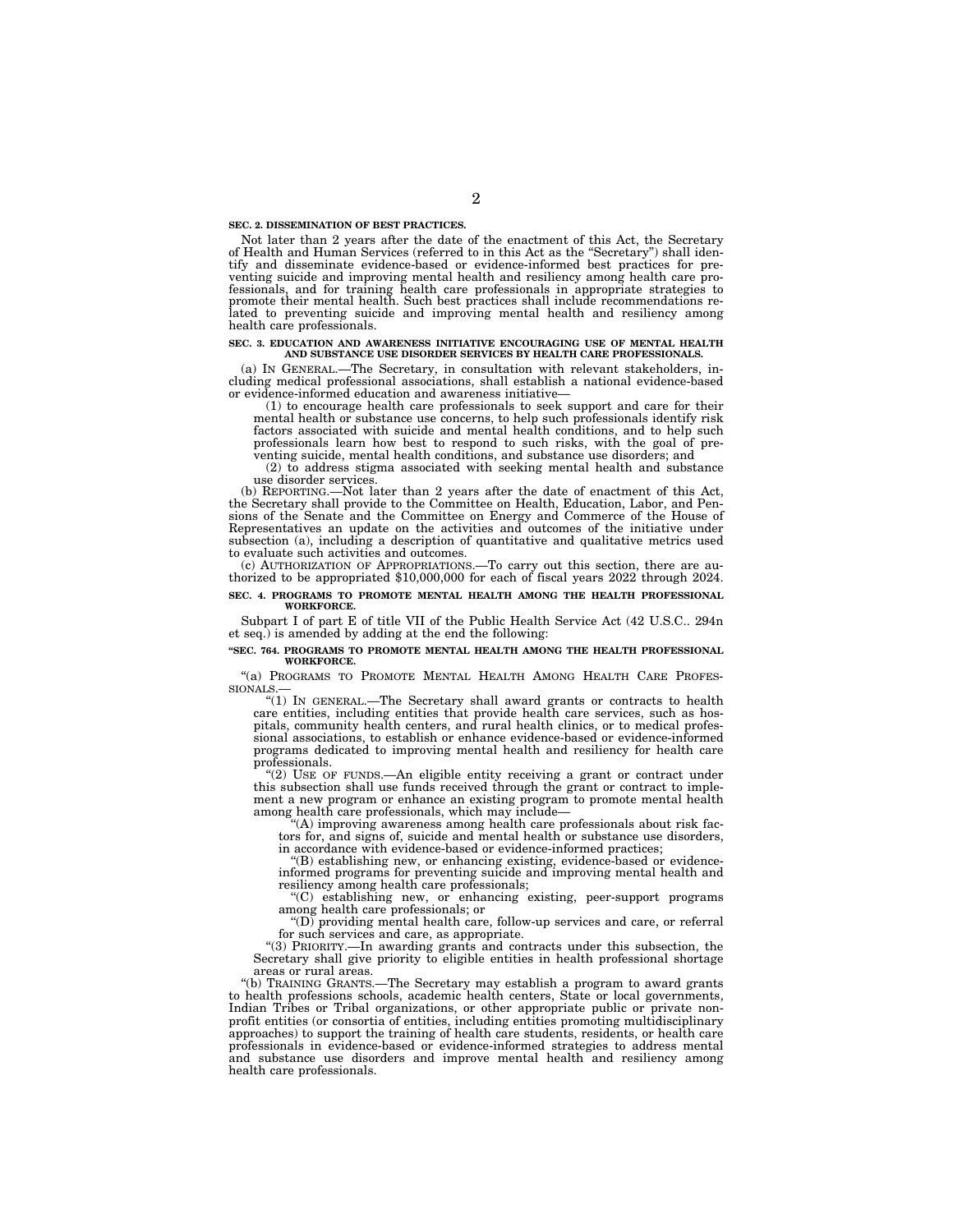"(c) GRANT TERMS.—A grant or contract awarded under subsection (a) or (b) shall be for a period of 3 years.

''(d) APPLICATION SUBMISSION.—An entity seeking a grant or contract under subsection (a) or (b) shall submit an application to the Secretary at such time, in such manner, and accompanied by such information as the Secretary may require.

''(e) REPORTING.—An entity awarded a grant or contract under subsection (a) or (b) shall periodically submit to the Secretary a report evaluating the activities supported by the grant or contract.

''(f) AUTHORIZATION OF APPROPRIATIONS.—To carry out this section and section 5 of the Dr. Lorna Breen Health Care Provider Protection Act, there are authorized to be appropriated \$35,000,000 for each of fiscal years 2022 through 2024.''.

#### **SEC. 5. REVIEW WITH RESPECT TO HEALTH CARE PROFESSIONAL MENTAL HEALTH AND RE-SILIENCY.**

(a) IN GENERAL.—Not later than 3 years after the date of enactment of this Act, the Secretary, in consultation with relevant stakeholders, shall—

(1) conduct a review on improving health care professional mental health and the outcomes of programs authorized under this Act; and

(2) submit a report to the Congress on the results of such review.

(b) CONSIDERATIONS.—The review under subsection (a) shall take into account— (1) the prevalence and severity of mental health conditions among health professionals, and factors that contribute to those mental health conditions;

(2) barriers to seeking and accessing mental health care for health care professionals, which may include consideration of stigma and licensing concerns, and actions taken by State licensing boards, schools for health professionals, health care professional training associations, hospital associations, or other organizations, as appropriate, to address such barriers;

 $(3)$  the impact of the COVID–19 public health emergency on the mental health of health care professionals and lessons learned for future public health emergencies;

(4) factors that promote mental health and resiliency among health care professionals, including programs or strategies to strengthen mental health and resiliency among health care professionals; and

(5) the efficacy of health professional training programs that promote resiliency and improve mental health.

(c) RECOMMENDATIONS.—The review under subsection (a), as appropriate, shall identify best practices related to, and make recommendations to address—

(1) improving mental health and resiliency among health care professionals; (2) removing barriers to mental health care for health care professionals; and (3) strategies to promote resiliency among health care professionals in health

# care settings.

#### **SEC. 6. GAO REPORT.**

Not later than 4 years after the date of enactment of this Act, the Comptroller General of the United States shall submit to the Congress a report on the extent to which Federal substance use disorder and mental health grant programs address the prevalence and severity of mental health conditions and substance use disorders among health professionals. Such report shall—

 $(1)$  include an analysis of available evidence and data related to such conditions and programs; and

(2) assess whether there are duplicative goals and objectives among such grant programs.

#### I. PURPOSE AND SUMMARY

H.R. 1667, the ''Dr. Lorna Breen Health Care Provider Protection Act," requires the Department of Health and Human Services (HHS) to establish grant programs and conduct activities intended to address the behavioral health and well-being among health care professionals. Among other things, HHS would be required to award grants for relevant mental and behavioral health training for health care students, residents, or professionals and to support mental health and behavioral health needs among health care providers; conduct a campaign to encourage health care providers to seek support and treatment for mental and behavioral health concerns; and disseminate best practices to prevent suicide and improve mental health and resiliency among health care providers.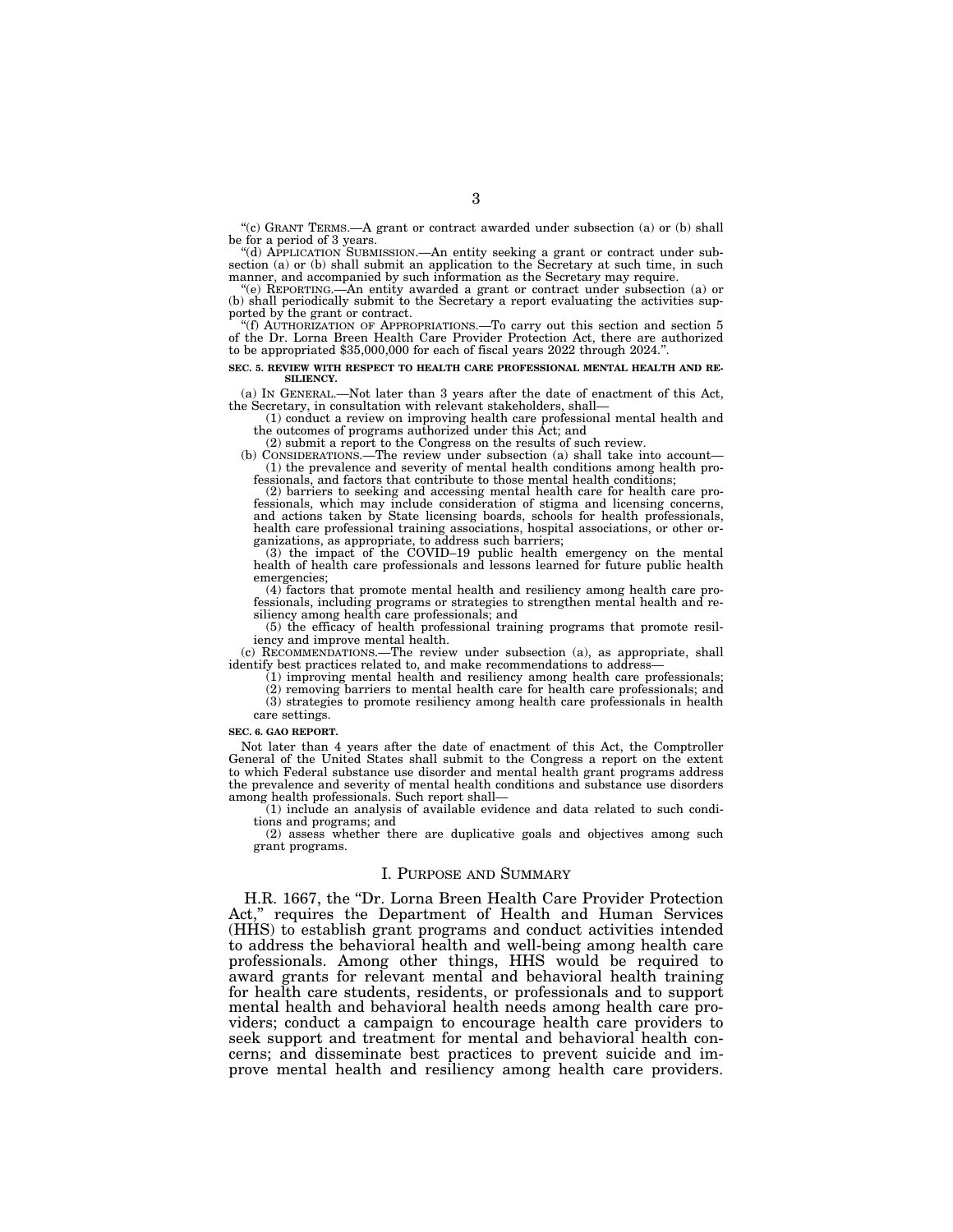The legislation also requires HHS to study, develop, and submit policy recommendations to Congress on policies to improve health care professional mental health and prevent burnout. Finally, the legislation requires a Government Accountability Office (GAO) study on how federal substance use disorder (SUD) and mental health grant programs address mental health conditions and SUDs among health care professionals and identify any duplication of work amongst agencies.

# II. BACKGROUND AND NEED FOR LEGISLATION

The coronavirus disease of 2019 (COVID–19) pandemic has compounded the stress and burnout experienced by health care workers working in an already emotionally demanding field.1 A recent American Medical Association survey of over 20,000 medical professionals found that 38 percent of respondents were experiencing anxiety and depression, and 49 percent had burnout.2 Another survey from the Kaiser Family Foundation and the Washington Post found that a majority of frontline health care workers (62 percent) say that worry or stress related to COVID–19 had a negative impact on their mental health.3 The same survey found that only 13 percent of health care workers reported receiving mental health services. An additional 18 percent surveyed said that although they thought they needed them, they did not seek out these services, citing busy schedules, embarrassment or fear, professional repercussions and financial concerns.4

The American Rescue Plan (ARP) which included funding for grants to medical providers to promote mental health among their health professional workforce as well as for an education and awareness campaign encouraging healthy work conditions and greater use of mental health and SUD services by health care providers.5 H.R. 1667 would authorize the funding provided in ARP in order to provide sustained and predictable programming to support the behavioral health and well-being among health care providers through the establishment of programs that offer behavioral health services for front-line health care workers, the authorization of studies and recommendations about strategies to address provider burnout and facilitate resiliency, and the creation of a public awareness campaign encouraging health care workers to seek assistance when needed. This legislation is named for Dr. Lorna M. Breen, the medical director of the emergency department at New York-Presbyterian Allen Hospital, who died of suicide in April 2020.

<sup>&</sup>lt;sup>1</sup> Gemma Seda-Gombau et al., *Impact of the COVID-19 Pandemic on Burnout in Primary Care*<br>*Physicians in Catalonia*, U.S. National Library of Medicine, National Institutes of Health<br>(https://www.ncbi.nlm.nih.gov/pmc/arti

amid-covid-19) (July 20, 2021).<br>"A Kaiser Family Foundation, *KFF | The Washington Post Frontline Health Care Workers Survey*<br>(www.kff.org/report-section/kff-the-washington-post-frontline-health-care-workers-survey-toll-of the-pandemic/?utm\_campaign=KFF-2021-polling-surveys&utm\_medium=email&\_hsmi=2&\_hsenc=p2ANqtz-\_O1wzC3EysCZIKW0kCMDZpbV6oLd5xwx4CIkuyY3sw3HY\_IWeElYAKCkK\_<br>a7ODLB801Vx8g9u2oXcvko8YvTVJhgmDoQ&utm\_content=2&utm\_source=hs\_email) (

 $^{2021)}$ .<br> $^{4}$ *Id.* 

<sup>5</sup> American Rescue Plan Act of 2021, Pub. L. No 117–2.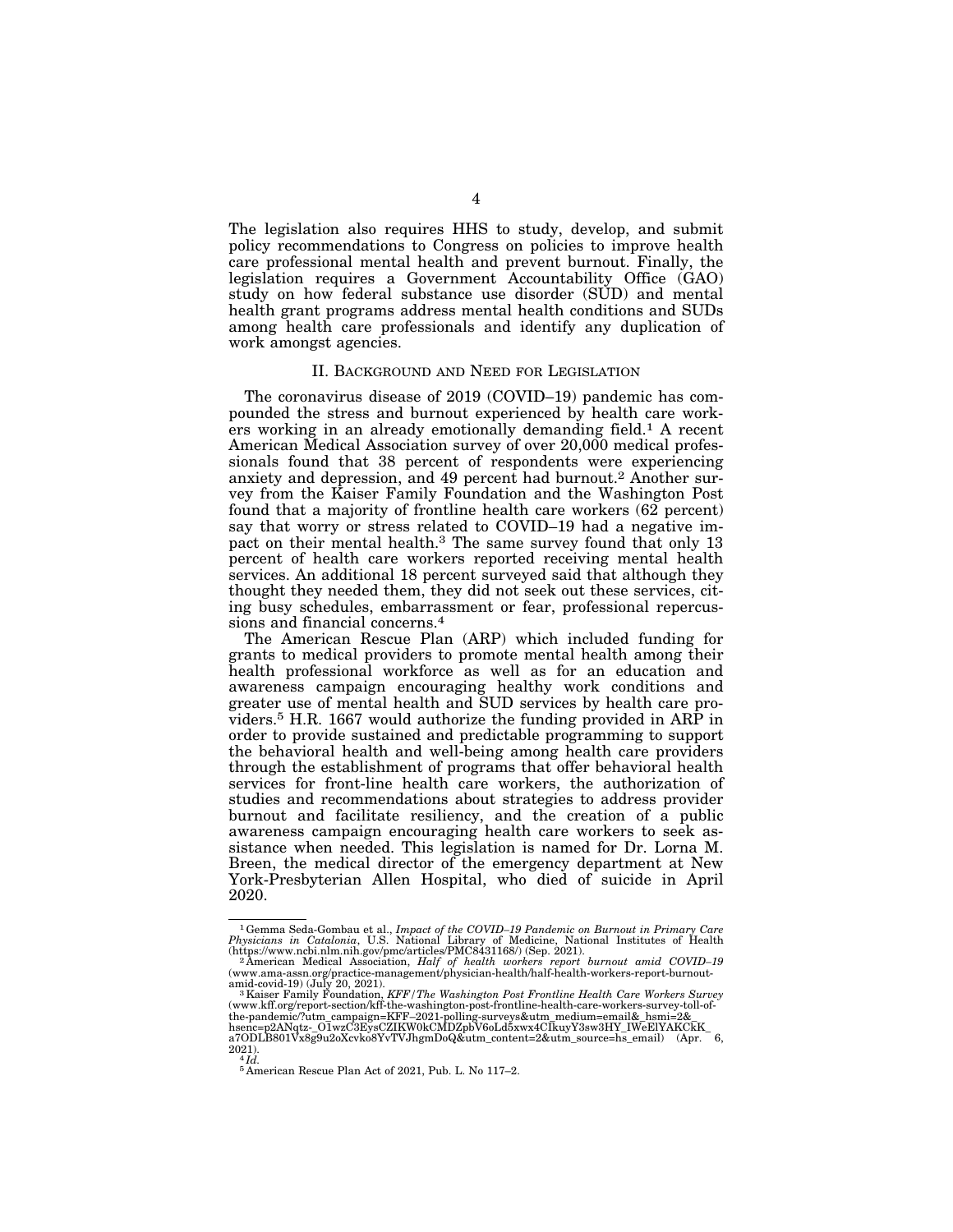# III. COMMITTEE HEARINGS

For the purposes of section 3(c) of rule XIII of the Rules of the House of Representatives, the following hearing was used to develop or consider H.R. 1667:

The Subcommittee on Health held a legislative hearing on October 26, 2021, entitled ''Caring for America: Legislation to Support Patients, Caregivers, and Providers.'' The Subcommittee received testimony from the following witnesses:

Corey Feist, Founder, Dr. Lorna Breen Foundation;

Lisa Macon Harrison, M.P.H., President, National Association of County and City Health Officials (NACCHO);

Brooks A. Keel, Ph.D., President, Augusta University;

Alan Levine, Executive Chairman, President, and CEO, Ballad Health;

Jeanne Marrazzo, M.D., Board Member, Infectious Disease Society of America (IDSA), Infectious Disease Division Chief, University of Alabama at Birmingham;

Stephanie Monroe, J.D., Director, Equity and Access, UsAgainstAlzheimer's, Executive Director, AfricanAmericans AgainstAlzheimer's; and

Victoria Garcia Wilburn, D.H.Sc., O.T.R., F.A.O.T.A., Assistant Professor, Occupational Therapy, IUPUI School of Health & Human Sciences.

#### IV. COMMITTEE CONSIDERATION

H.R. 1667, the "Dr. Lorna Breen Health Care Provider Protection Act," was introduced on March 8, 2021, by Representative Susan Wild (D–PA) and 14 original cosponsors and referred to the Committee on Energy and Commerce. Subsequently, on March 9, 2021, the bill was referred to the Subcommittee on Health.

On November 4, 2021, the Subcommittee on Health met in open markup session, pursuant to notice, to consider H.R. 1667 and eight other bills. During consideration of the bill, an amendment in the nature of a substitute (AINS) offered by Representative Griffith (R–VA) was agreed to by a voice vote. Upon conclusion of consideration of the bill, the Subcommittee on Health agreed to report the bill favorably to the full Committee, amended, by a voice vote.

On November 17, 2021, the full Committee met in open markup session, pursuant to notice, to consider H.R. 1193 and 11 other bills. No amendments were offered during consideration of the bill. Upon conclusion of consideration of the bill, the full Committee agreed to a motion on final passage offered by Representative Pallone (D–NJ), Chairman of the Committee, to order H.R. 1193 reported favorably to the House, as amended, by a voice vote.

#### V. COMMITTEE VOTES

Clause 3(b) of rule XIII of the Rules of the House of Representatives requires the Committee to list each record vote on the motion to report legislation and amendments thereto. The Committee advises that there were no record votes taken on H.R. 1667, including a motion by Mr. Pallone ordering H.R. 1667 favorably reported to the House, as amended.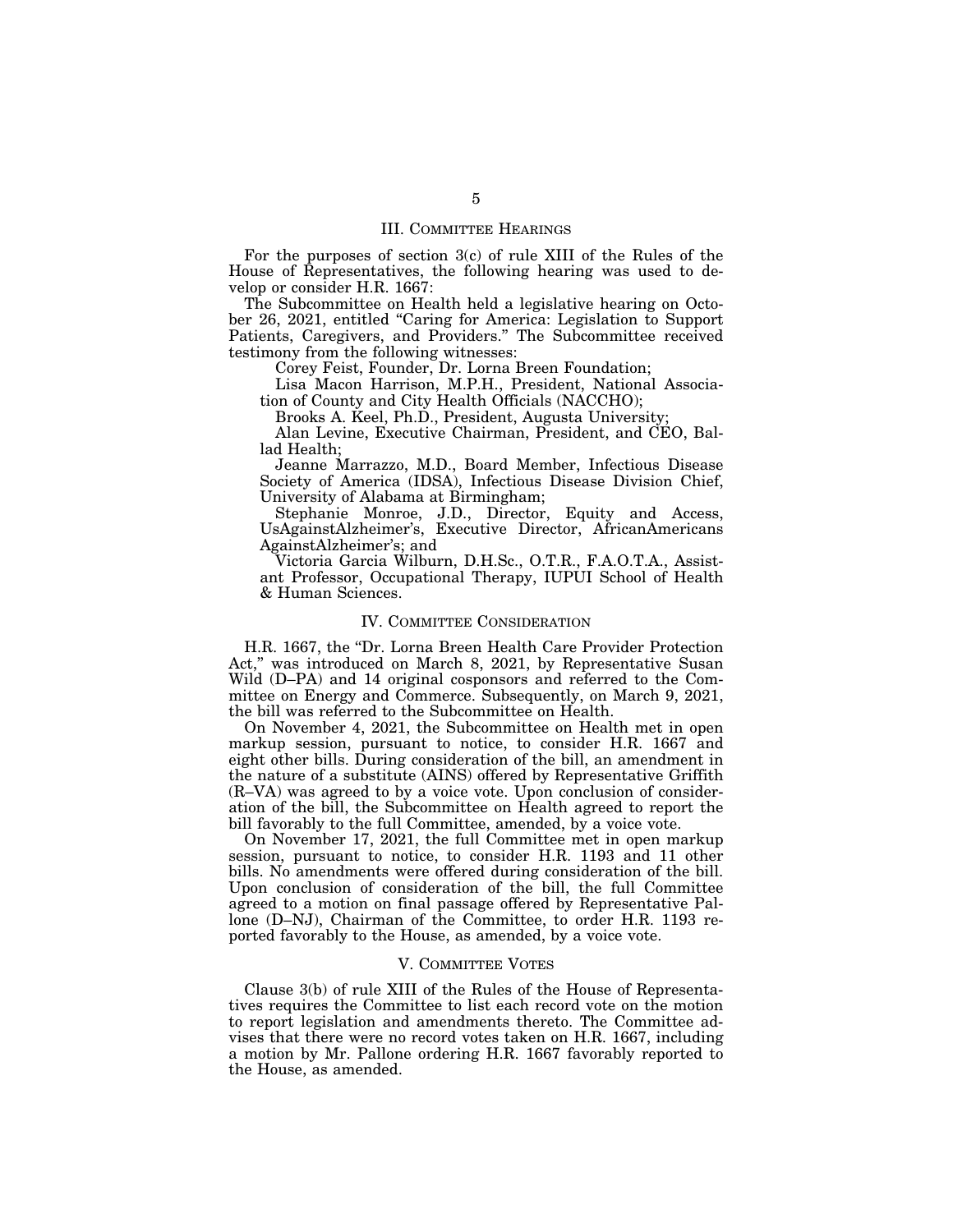# VI. OVERSIGHT FINDINGS

Pursuant to clause 3(c)(1) of rule XIII and clause 2(b)(1) of rule X of the Rules of the House of Representatives, the oversight findings and recommendations of the Committee are reflected in the descriptive portion of the report.

# VII. NEW BUDGET AUTHORITY, ENTITLEMENT AUTHORITY, AND TAX EXPENDITURES

Pursuant to 3(c)(2) of rule XIII of the Rules of the House of Representatives, the Committee adopts as its own the estimate of new budget authority, entitlement authority, or tax expenditures or revenues contained in the cost estimate prepared by the Director of the Congressional Budget Office pursuant to section 402 of the Congressional Budget Act of 1974.

The Committee has requested but not received from the Director of the Congressional Budget Office a statement as to whether this bill contains any new budget authority, spending authority, credit authority, or an increase or decrease in revenues or tax expenditures.

# VIII. FEDERAL MANDATES STATEMENT

The Committee adopts as its own the estimate of Federal mandates prepared by the Director of the Congressional Budget Office pursuant to section 423 of the Unfunded Mandates Reform Act.

# IX. STATEMENT OF GENERAL PERFORMANCE GOALS AND OBJECTIVES

Pursuant to clause  $3(c)(4)$  of rule XIII, the general performance goal or objective of this legislation is to reduce and prevent suicide, burnout, and mental and behavioral health conditions among health care professionals and to provide resources to support health care entities to offer assistance to address these needs.

# X. DUPLICATION OF FEDERAL PROGRAMS

Pursuant to clause 3(c)(5) of rule XIII, no provision of H.R. 1667 is known to be duplicative of another Federal program, including any program that was included in a report to Congress pursuant to section 21 of Public Law 111–139 or the most recent Catalog of Federal Domestic Assistance.

### XI. COMMITTEE COST ESTIMATE

Pursuant to clause  $3(d)(1)$  of rule XIII, the Committee adopts as its own the cost estimate prepared by the Director of the Congressional Budget Office pursuant to section 402 of the Congressional Budget Act of 1974.

# XII. EARMARKS, LIMITED TAX BENEFITS, AND LIMITED TARIFF BENEFITS

Pursuant to clause  $9(e)$ ,  $9(f)$ , and  $9(g)$  of rule XXI, the Committee finds that H.R. 1667 contains no earmarks, limited tax benefits, or limited tariff benefits.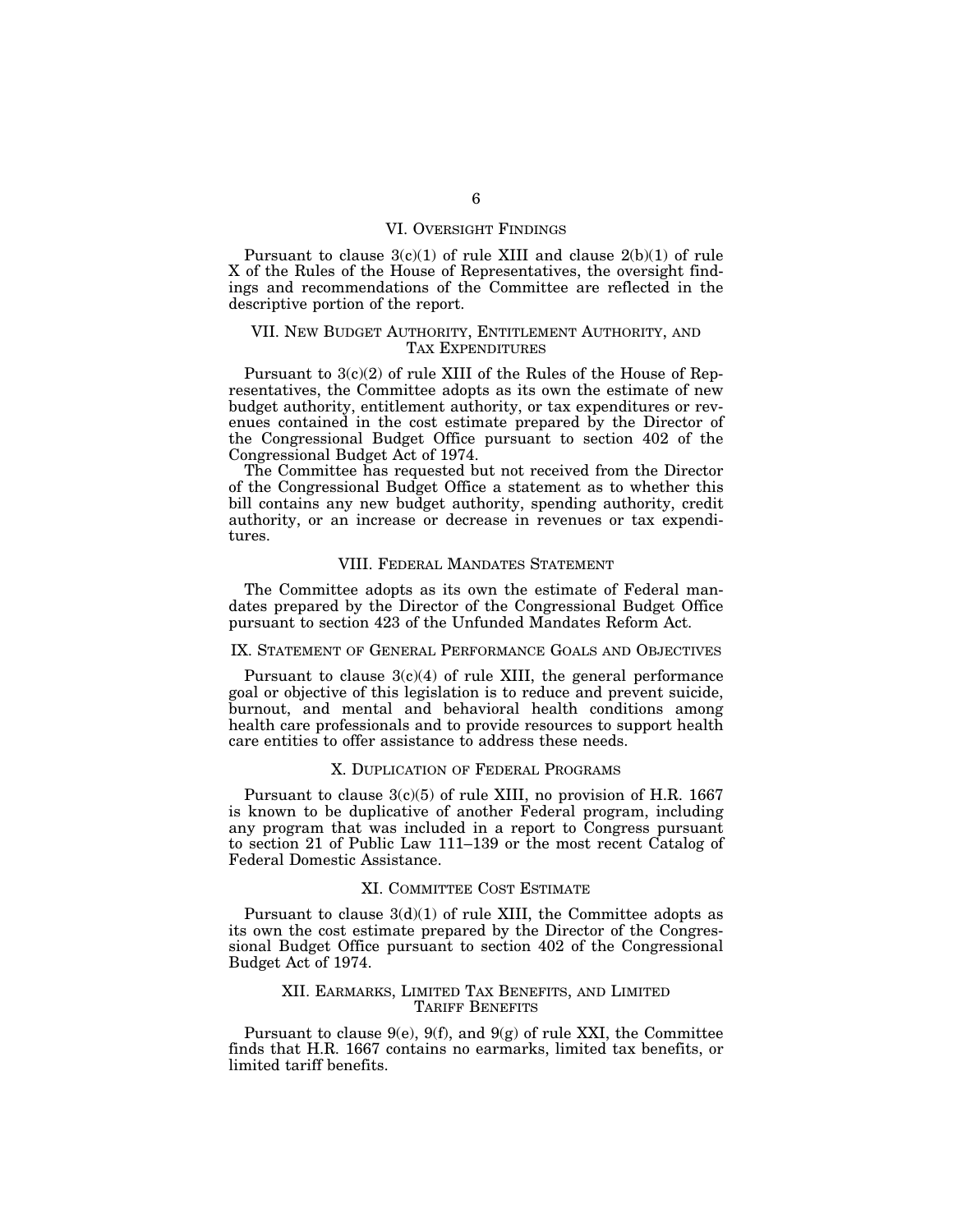#### XIII. ADVISORY COMMITTEE STATEMENT

No advisory committee within the meaning of section 5(b) of the Federal Advisory Committee Act was created by this legislation.

#### XIV. APPLICABILITY TO LEGISLATIVE BRANCH

The Committee finds that the legislation does not relate to the terms and conditions of employment or access to public services or accommodations within the meaning of section  $10\overline{2(b)}(3)$  of the Congressional Accountability Act.

### XV. SECTION-BY-SECTION ANALYSIS OF THE LEGISLATION

#### *Section 1. Short title*

Section 1 designates that the short title may be cited as the ''Dr. Lorna Breen Health Care Provider Protection Act.''

### *Sec. 2. Dissemination of best practices*

Section 2 requires the Secretary of HHS, two years after enactment of the legislation, to identify and disseminate evidence-based or evidence-informed best practices and recommendations for preventing suicide and improving mental health and resiliency among health care professionals, and for training health care professionals in appropriate strategies to promote their mental health.

### *Sec. 3. Education and awareness initiative encouraging use of mental health and substance use disorder services by health care professionals*

Section 3 requires the Secretary of HHS, in consultation with relevant stakeholders, to establish a national evidence-based or evidence-informed awareness initiative. The initiative shall (1) encourage health care professionals to seek support and care for their mental health or substance use concerns, to help such professionals identify risk factors associated with suicide and mental health conditions, and to help such professionals learn how best to respond to such risks, with the goal of preventing suicide, mental health conditions, and SUDs, and (2) to address stigma associated with seeking mental health and SUD services. Section 3 also requires the Secretary of HHS to provide an update on the activities and outcomes of the initiative to the Senate Committee on Health, Education, Labor, and Pensions and the House Committee on Energy and Commerce no later than two years after enactment. Section 3 authorizes \$10 million for each of fiscal years 2022 through 2024 to carry out the activities outlined in this section.

### *Sec. 4. Programs to promote mental health among the heath professional workforce*

Section 4 amends the Public Health Service Act to establish programming to promote mental health among the health professional workforce, by authorizing \$35 million for each of fiscal years 2022 through 2024 for the Secretary of HHS to award grants or contracts to health care entities such as hospitals, community health centers, and rural health clinics, or to medical professional associations, to establish or enhance evidence-based or evidence-informed programs dedicated to improving mental health and resiliency for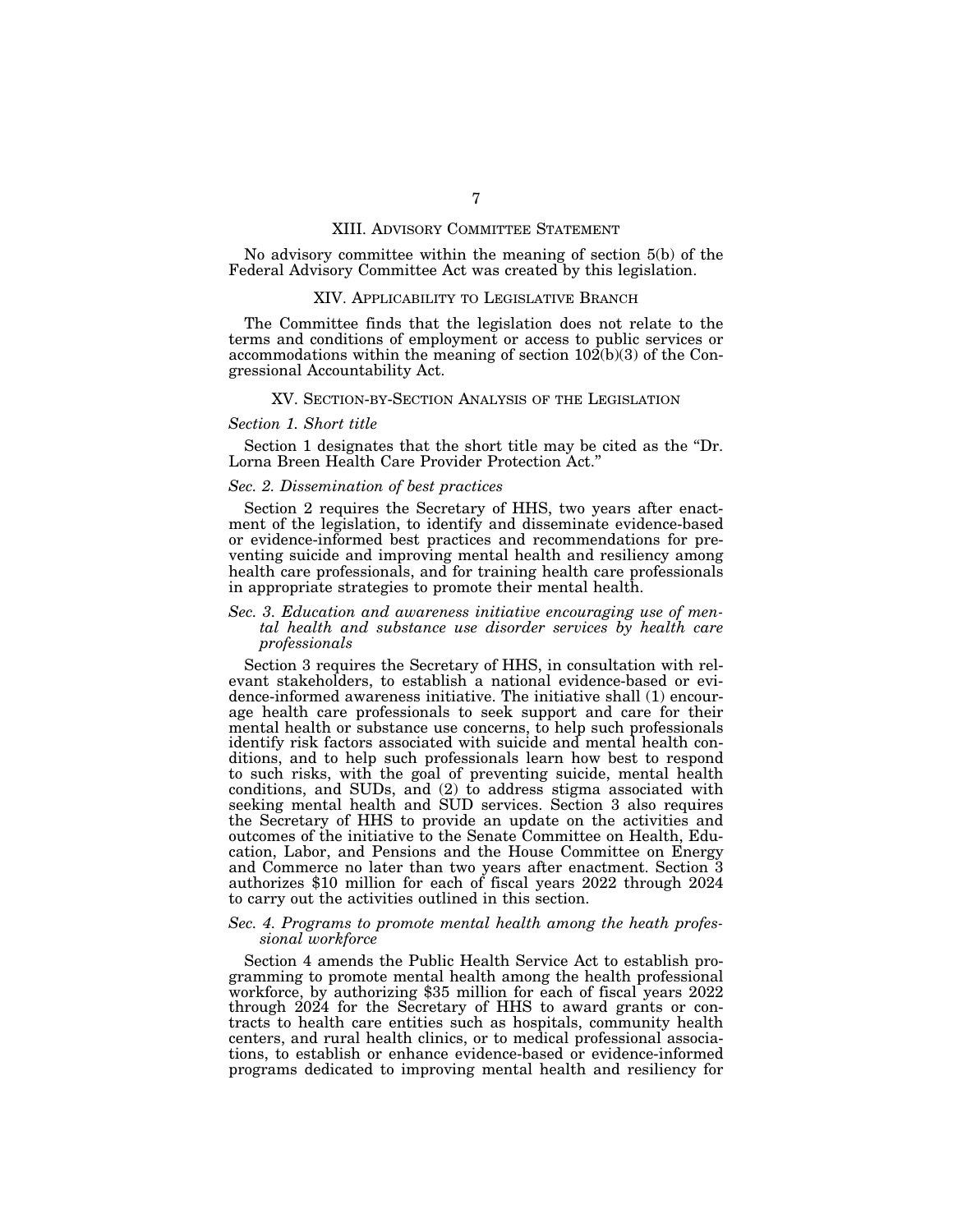health care professionals. Eligible entities receiving a grant or contract shall use funds to implement a new program or enhance an existing program to promote mental health among health care professionals, which may include improving awareness among health professionals about risk factors and signs of suicide and mental health or SUD; establishing new or enhancing existing peer-support programs; and, providing mental health care, follow-up services and care, or referrals for such services or care. The Secretary of HHS must also prioritize eligible entities in areas with health professional shortages or rural areas. The Secretary may also establish a program to award grants to health professions schools, academic health centers, state or local governments, Indian Tribes or tribal organizations or other appropriate public or private nonprofit entities to support training for health care students, residents, or health care professionals to address mental health and SUD and improve mental health and resiliency among health care professionals. Grants or contracts shall be for a period of three years, and entities receiving grants or contracts shall submit a report evaluating the activities supported by the grant or contract.

# *Sec. 5. Review with respect to health care professional mental health and resiliency*

Section 5 directs the Secretary of HHS, in consultation with stakeholders, to conduct a review on improving health care professional mental health and the outcomes of programs authorized under this legislation, and submit a report to Congress on the results of this review no later than three years after enactment. This review should take into account (1) the prevalence and severity of mental health conditions for health care professionals and factors that contribute to those conditions, (2) barriers to seeking and accessing mental health care for health care professionals, which may include consideration of stigma and licensing concerns, and actions taken by State licensing boards, schools for health professionals, health care professional training associations, hospital associations, or other organizations, as appropriate, to address such barriers, (3) the impact of the COVID–19 public health emergency on the mental health of health care professionals and lessons learned for future public health emergencies, (4) factors that promote mental health resiliency among health care professionals, including programs or strategies to strengthen mental health and resiliency among health care professionals and (5) the efficacy of health professional training programs that promote resiliency and improve mental health. This review, as appropriate, shall identify best practices and make recommendations to address (1) improving mental health and resiliency among health care professionals, (2) removing barriers to mental health care for health care professionals, and (3) strategies to promote resiliency among health care professionals in health care settings.

#### *Sec 6. GAO report*

Section 6 requires GAO, no later than four years after enactment, to submit a report to Congress on the extent to which federal SUD and mental health programs address the prevalence and severity of mental health conditions and SUDs among health care professionals. The report shall include an analysis of available evi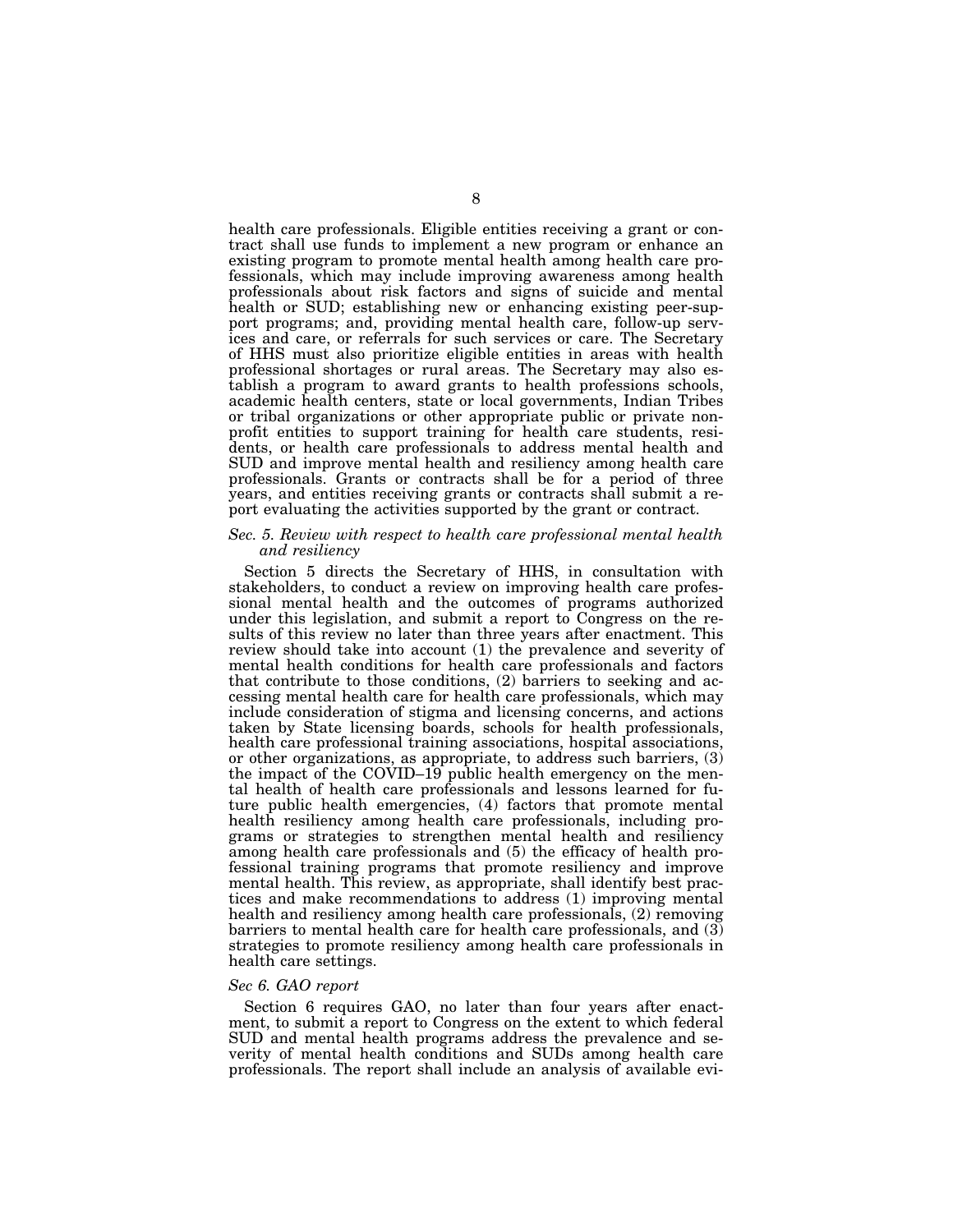dence and data related to such conditions and programs and assess whether there are duplicative goals and objective among such grant programs.

# XVI. CHANGES IN EXISTING LAW MADE BY THE BILL, AS REPORTED

In compliance with clause 3(e) of rule XIII of the Rules of the House of Representatives, changes in existing law made by the bill, as reported, are shown as follows (new matter is printed in italics and existing law in which no change is proposed is shown in roman):

#### **PUBLIC HEALTH SERVICE ACT**

# \* \* \* \* \* \* \* *SEC. 764. PROGRAMS TO PROMOTE MENTAL HEALTH AMONG THE HEALTH PROFESSIONAL WORKFORCE.*

*(a) PROGRAMS TO PROMOTE MENTAL HEALTH AMONG HEALTH CARE PROFESSIONALS.—* 

*(1) IN GENERAL.—The Secretary shall award grants or contracts to health care entities, including entities that provide health care services, such as hospitals, community health centers, and rural health clinics, or to medical professional associations, to establish or enhance evidence-based or evidence-informed programs dedicated to improving mental health and resiliency for health care professionals.* 

*(2) USE OF FUNDS.—An eligible entity receiving a grant or contract under this subsection shall use funds received through the grant or contract to implement a new program or enhance an existing program to promote mental health among health care professionals, which may include—* 

*(A) improving awareness among health care professionals about risk factors for, and signs of, suicide and mental health or substance use disorders, in accordance with evidence-based or evidence-informed practices;* 

*(B) establishing new, or enhancing existing, evidencebased or evidence-informed programs for preventing suicide and improving mental health and resiliency among health care professionals;* 

*(C) establishing new, or enhancing existing, peer-support programs among health care professionals; or* 

*(D) providing mental health care, follow-up services and care, or referral for such services and care, as appropriate. (3) PRIORITY.—In awarding grants and contracts under this* 

*subsection, the Secretary shall give priority to eligible entities in health professional shortage areas or rural areas.* 

*(b) TRAINING GRANTS.—The Secretary may establish a program to award grants to health professions schools, academic health centers, State or local governments, Indian Tribes or Tribal organizations, or other appropriate public or private nonprofit entities (or consortia of entities, including entities promoting multidisciplinary approaches) to support the training of health care students, residents, or health care professionals in evidence-based or evidence-informed strategies to address mental and substance use disorders and improve mental health and resiliency among health care professionals.*